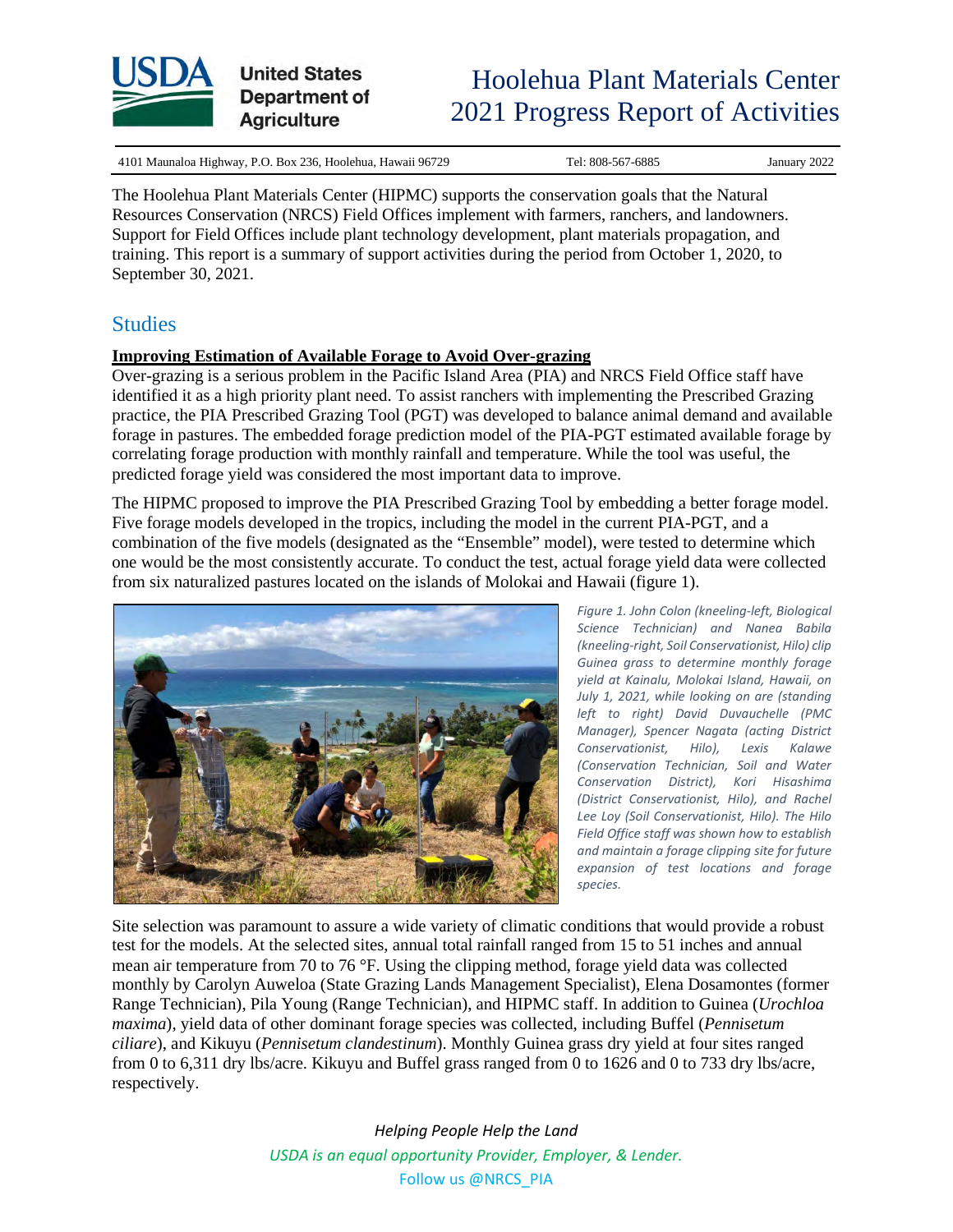During the process of model evaluation, the accuracy of predicted yield to actual yield was measured with Wilmott's Index of Agreement. The index ranges from 0 (predicted yield has no relation to actual yield) to 1 (predicted yield matches actual yield perfectly). The forage prediction model in the existing PIA-PGT had an Index of Agreement value of 0.49. The best alternative model, Ensemble, had an index value of 0.60. The forage prediction model of existing PIA-PGT was replaced with the Ensemble model because it proved to be more accurate. The newly revised PIA Prescribed Grazing Tool is currently undergoing further testing before release to Field Office staff.

### **Warm-Season Cover Crop Adaptability Study**

Cover Crop is a rapidly growing conservation practice across the United States. Defining cover crop varietal characteristics in a tropical environment would provide Field Office staff with options to increase soil organic matter, suppress weeds, fit cover crops in cropping schedules, and fulfill other conservation purposes. Year-2 of a 2-year warm-season cover crop trial was planted on July 21, 2021, at HIPMC. The objective of this study is to evaluate the adaptability and growth characteristics of commercially available varieties of cover crops to the climate of the Pacific Islands Area. Emergence rating, canopy cover, bloom date, and biomass data were collected for 17 varieties of species Alfalfa (*Medicago sativa*), Cowpea (*Vigna unguiculata*), Lablab (*Lablab purpureus*), Mung Bean (*Vigna radiata*), Pearl Millet (*Pennisetum glaucum*), Pigeon Pea (*Cajanus cajan*), Sorghum (*Sorghum bicolor*), Sorghum-Sudan (*S. bicolor* x *S. bicolor ssp. drummondii*), Soybean (*Glycine max*), Sunn Hemp (*Crotalaria juncea*), White Sweet Clover (*Melilotus alba*), and Yellow Blossom Clover (*Melilotus officinalis*). Biomass yield data were collected at full bloom or 91 days after planting, whichever came first. Results from this second trial confirm high biomass yields (> 7,500 dry lbs/acre) from 'Growers Choice' Sorghum, 'Piper' Sudan grass, 'Leafy 22' Pearl Millet, 'Honey Graze' Sorghum-Sudan, 'Rongai' Lablab, and 'Tropic Sun' Sunn Hemp (figure 2). The low biomass yields of 'Georgia Two' Pigeon Pea and 'Large Lad' Soybean resulted from heavy bird predation immediately after planting through emergence. The biomass yield data and other varietal characteristics will provide a sound basis for cover crop options in conservation planning.



*Figure 2. Dry biomass yield from 17 varieties of 12 cover crop species grown at the HIPMC in the summer of 2021.*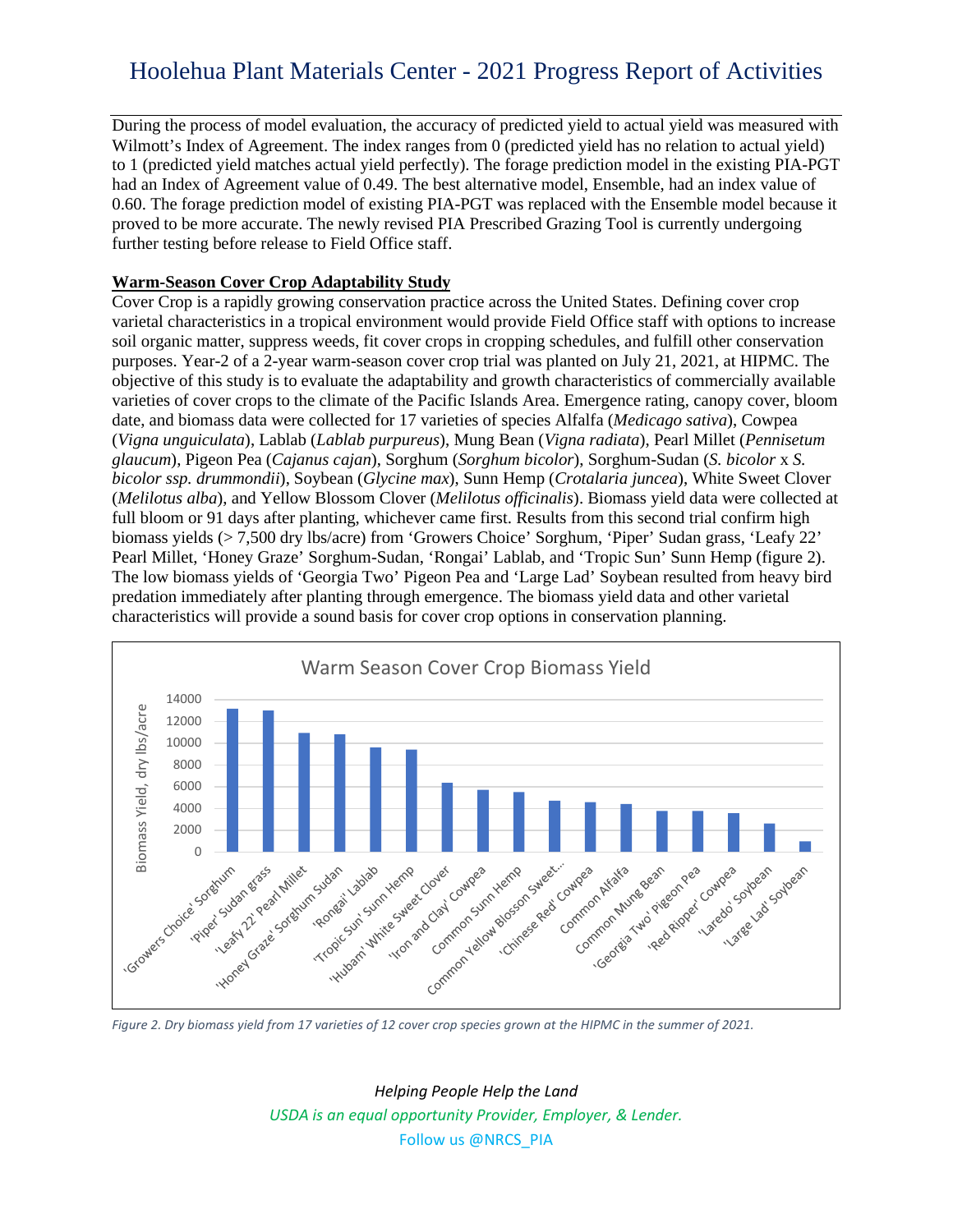### **Evaluation of Growth Characteristics and Biomass Production of Cool-Season Cover Crop Varieties**

Cover crops provide a host of benefits including reduced fertilizer costs, reduced herbicide costs, improved yields, and reduced soil erosion. Incorporating cover crops into a cropping system improves soil health, conserves energy, and builds resilience and manages climate risk. Leguminous cover crop species produce nitrogen for subsequent commodity crops. Non-leguminous cover crop species, such as small grains, are effective in reducing nitrate leaching. Biomass production is essential to achieve benefits such as erosion control, weed suppression, nutrient retention, soil crust prevention and increased soil organic matter.

Very similar to the warm-season cover crop study, the objective of this study was to evaluate growth characteristics and biomass production of commercially available varieties/cultivars and local sources of selected cover crops identified by NRCS State Agronomists, Soil Health collaborators and PMC staff. Seven cool-season cover crop species were evaluated in a trial as part of the National Adaptability Study initiated in 2015. Plant Materials Centers across the country participated in this trial. The HIPMC trial started this year. Fifty-five varieties of seven cool-season cover crop species were planted on December 23, 2020, at HIPMC. Emergence rating, canopy cover, bloom date, and biomass data were collected. Biomass yield was determined at full bloom or 91 days after planting, whichever came first. Only 'Soil Saver' Black Oat had high biomass yield of greater than 7,500 dry lbs/acre that is presumably sufficient to suppress weeds, one of the many purposes for cover crops (figure 3). A second trial will be conducted next year to confirm these results.



*Figure 3. Dry biomass yield of 55 varieties of seven cool season cover crop species planted at the HIPMC on December 23, 2020. Biomass yield was determined at full bloom or 91 days after planting, whichever came first.*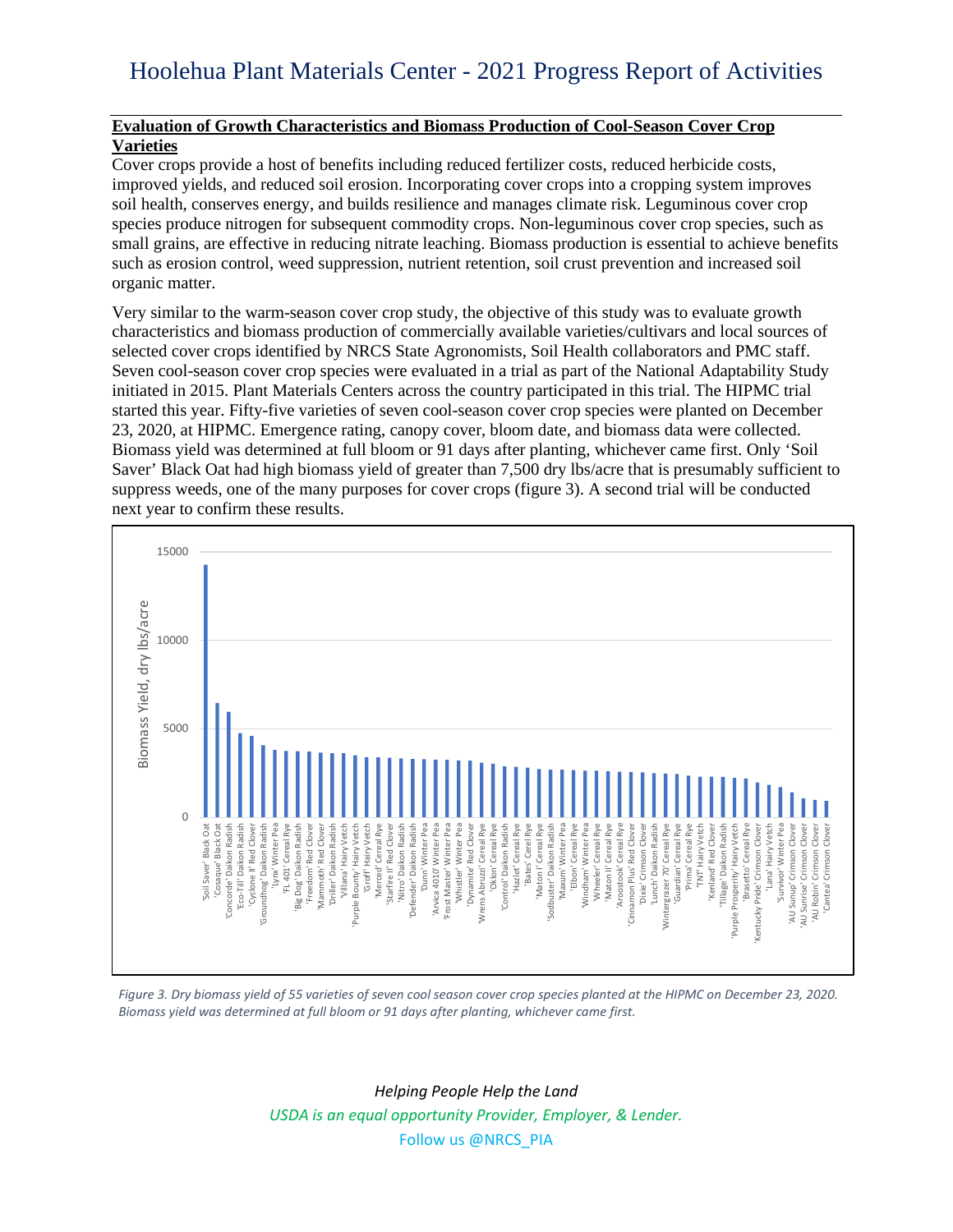#### **Plant Release Seed Production**

The most popular plant release maintained at HIPMC is 'Tropic Sun' Sunn Hemp (*Crotalaria juncea*).

Sunn Hemp is an erect, branching, leguminous plant native to India that is used in conservation practices. Tropic Sun is an excellent green manure that can be included in rotation with vegetable, ornamental, and other crops to add nitrogen and organic matter to soil, suppress weeds, and reduce root-knot nematodes.

The seed was originally purchased from a farmer on the Island of Kauai, Hawaii, in 1958. Since obtaining the seed, HIPMC has maintained a supply of 'Tropic Sun' seed for distribution to seed producers within the United States. After receiving several requests for foundation seed in 2020, HIPMC produced 'Tropic Sun' seed in 2021 (figure 4). Seed was planted on December 9, 2020, and harvested on May 25, 2021. A total of 600 pounds of pure live seed were shipped to three seed producers in Hawaii, Florida, and Nebraska. With the foundation seed in seed growers' hands, 'Tropic Sun' seed will soon be available commercially.



*Figure 4. John Colon (Biological Science Technician) harvests 'Tropic Sun' Sunn Hemp seed at the HIPMC on May 25, 2021, for distribution to seed producers throughout the United States.*

## **Trainings**



#### **Growing Degree Days**

*Figure 5. Validation chart showing that a modified Growing Degree Day equation can accurately predict bloom days after planting (DAP) of 'Rymin' Cereal Rye at 13 PMCs across the United States.*

HIPMC staff held a virtual training on the Growing Degree Day concept for any PMC personnel who was interested. The training was broadcast through Teams on September 8, 2021. Growing Degree Day is a temperaturebased method to calculate the duration of a plant development phase such as planting to bloom. An example of the calculation was demonstrated using data from 18 PMCs that had collected data for a national cool-season cover crop trial. The planting and bloom dates of 15 varieties of Cereal Rye (*Secale cereale*) from five PMCs were used to calibrate the Growing Degree Day equation. The calibrated equation was validated against actual bloom dates of the remaining 13 PMCs. The results showed inadequate performance of the calibrated equation. However, the Growing Degree Day equation modified with a daylength factor resulted in adequate accuracy and precision of predicted bloom date at the 13 PMCs (figure 5). This training showed that the modified Growing Degree Day equation is an accurate predictor of bloom date and this information can help conservation planners select cover crop varieties to fit into a cropping schedule.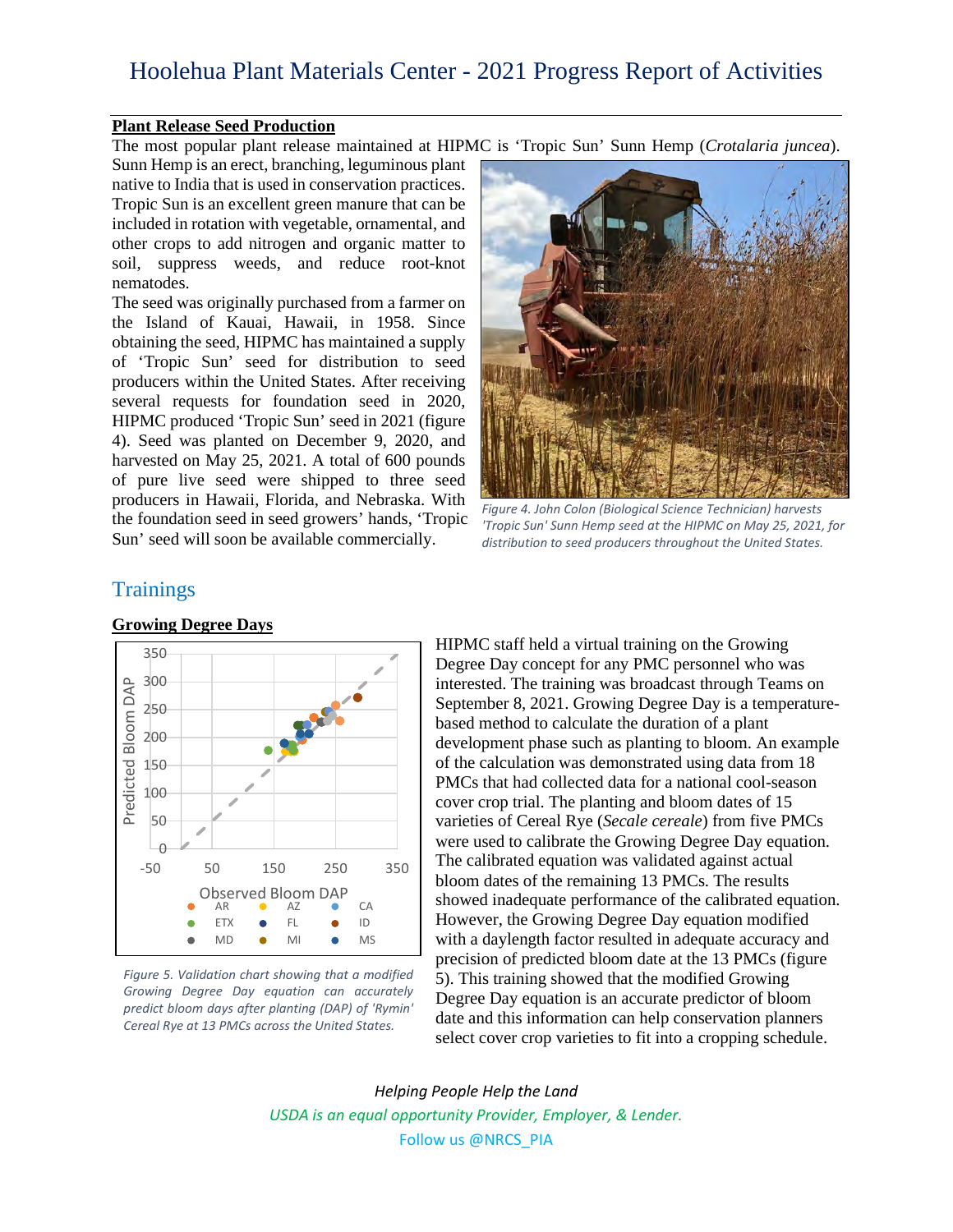**Utility Terrain Vehicle Operator Certification**



*Figure 6. David Duvauchelle (left, PMC Manager) signals a highspeed-left turn to trainee Spencer Nagata (right, acting District Conservationist) during the evasive maneuvering portion of the UTV certification course held at the HIPMC on June 30, 2021.*

Utility Terrain Vehicle (UTV) is a valuable tool for conservation planners when performing their work across large landscapes. Like all tools, operating them safely is a primary concern. All PIA NRCS staff are required to be certified UTV operators whether driving or riding in these vehicles. Fortunately, David Duvauchelle (PMC Manager) is a certified UTV trainer accredited by the Recreational Off-Highway Vehicle Association. A total of 16 NRCS and Soil and Water Conservation District personnel attended one of four half-day training classes held on May 13 and 27, June 30, and July 8, 2021, at the HIPMC. Trainees reviewed operation, maintenance, and safety materials in class followed by hands-on driving a UTV through several obstacle courses, evasive maneuvering, and an off-road course (figure 6). All trainees agreed that they gained a greater appreciation of the UTV capabilities and limitations that make them a safe operator of this indispensable tool.

# Technology Transfer

Technical Note: Understanding Pure Live Seed [https://www.nrcs.usda.gov/Internet/FSE\\_PLANTMATERIALS/publications/hipmctn13770.pdf](https://www.nrcs.usda.gov/Internet/FSE_PLANTMATERIALS/publications/hipmctn13770.pdf) 

Release Brochure: PIA Conservation Plant Release 'Tropic Sun' Sunn Hemp (Crotalaria juncea) [https://www.nrcs.usda.gov/Internet/FSE\\_PLANTMATERIALS/publications/hipmcrb13809.pdf](https://www.nrcs.usda.gov/Internet/FSE_PLANTMATERIALS/publications/hipmcrb13809.pdf)

Final Study Report: Gliricidia [https://www.nrcs.usda.gov/Internet/FSE\\_PLANTMATERIALS/publications/hipmcsr13769.pdf](https://www.nrcs.usda.gov/Internet/FSE_PLANTMATERIALS/publications/hipmcsr13769.pdf)